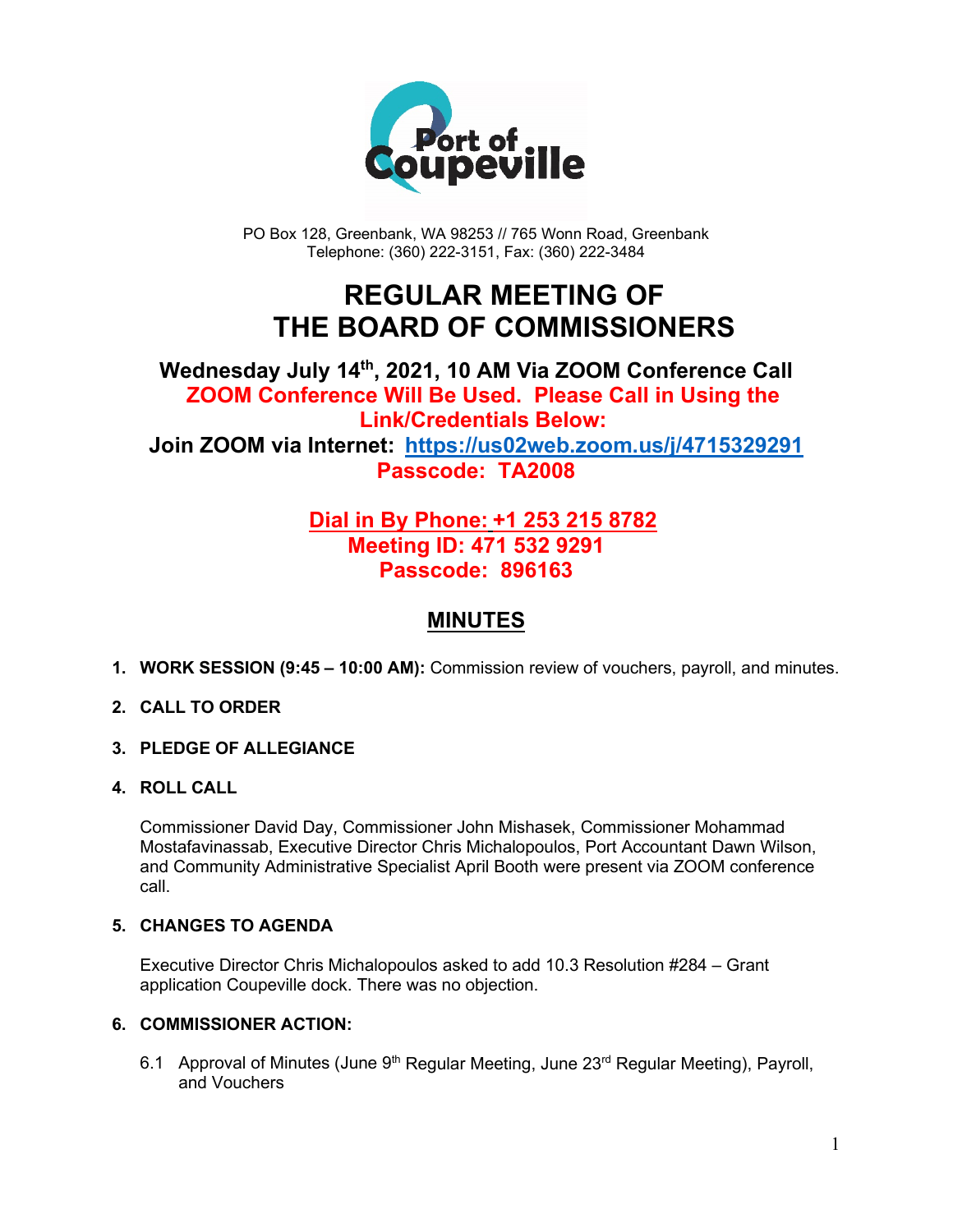- A. Commissioner John Mishasek moved to approve the Meeting Minutes of the June 9th Regular Meeting and June 23rd Regular Meeting. **Motion was seconded and passed unanimously.**
- B. Commissioner John Mishasek moved to approve the following vouchers, payroll, and electronic payment from March for payment. **Motion was seconded. Commissioner Day objected and the motion passed with a two – one vote.**

| Voucher warrant numbers: 21-0601 through 21-0625       | \$89,594.15  |
|--------------------------------------------------------|--------------|
| Payroll warrant number: 21-0626 through 21-0632        | \$22,298.15  |
| Electronic payments dates: (no voucher numbers needed) | \$12,860.26  |
| Total Payables:                                        | \$124,752.56 |

**7. PUBLIC COMMENT -** *This time is set aside for members of the public to speak to the Board regarding subjects of concern, interest, or items on the Agenda. The Board will take all information under advisement, but generally will not take any action unless it is emergent in nature. To ensure your comments are recorded, please state your name and city of residence. Please limit comments to 5 minutes. If you have any documents to present to the Board, please email them to the Port Executive Director prior to the meeting.*

Marianne Burr of Coupeville cautioned the board against restricting its commissioners from attending other ports' meetings. There is value in hearing the functions and concerns of other ports.

#### **8. FINANCIAL UPDATE**

Accountant Dawn Wilson discussed the profit-loss and budget-vs.-actual reports with Commissioners and answered questions.

#### **9. EXECUTIVE DIRECTOR REPORT**

Executive Director Chris Michalopoulos shared his report with Commissioners and answered questions.

#### **10. OLD BUSINESS**

10.1 Action: Wharf Phase 1 Update

Executive Director Chris Michalopoulos discussed the status of the application for the Caps and Piling project at the wharf.

10.2 Discussion: Wharf Fire Suppression Project Update

Executive Director Chris Michalopoulos gave an update on the Fire Suppression System at the Coupeville Wharf, noting that Commercial Fire Protection will be back on July 28 to install the sprinkler heads and plan to do testing in August.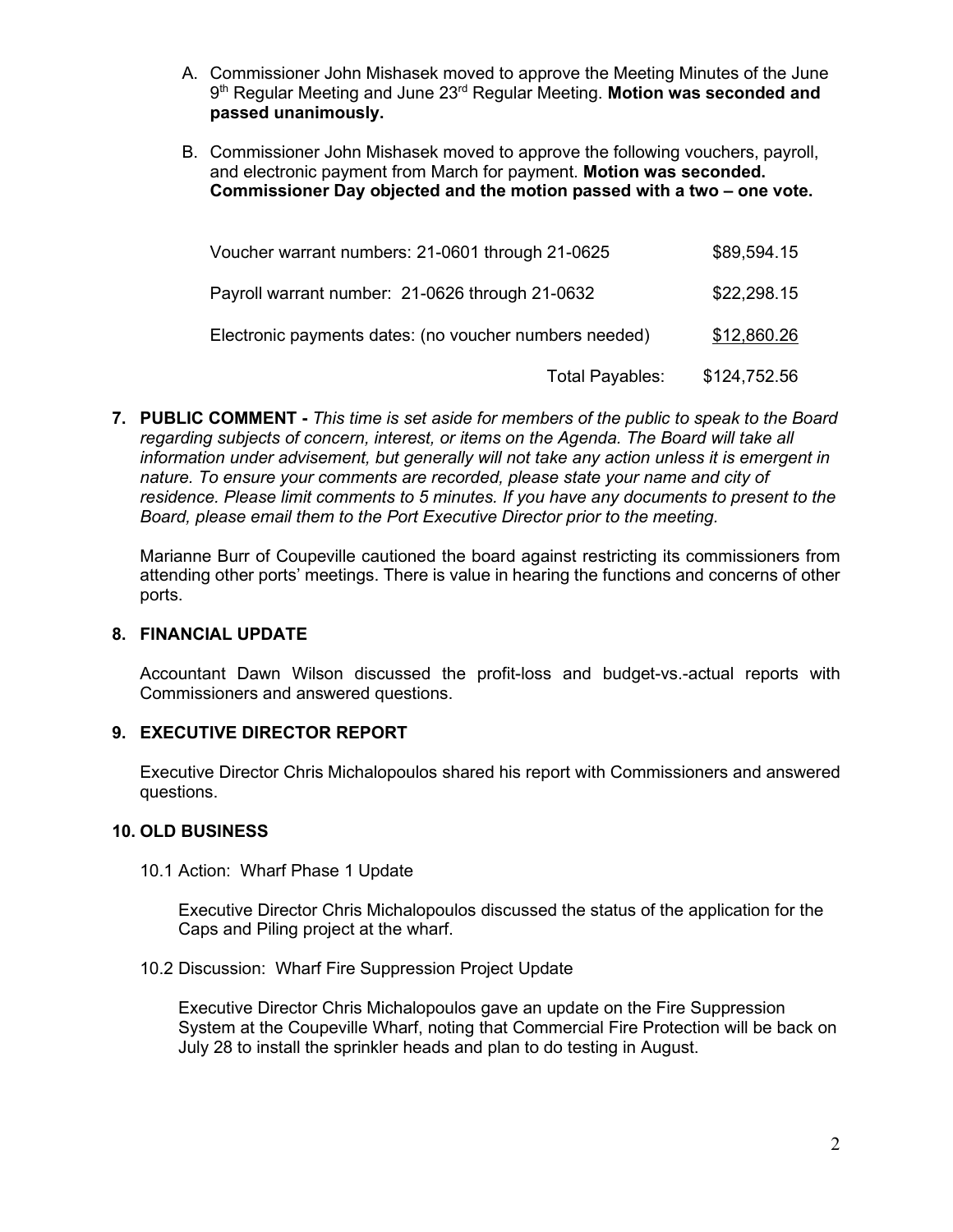10.3 Action: Resolution #284 – Grant application Coupeville dock

Executive Director Chris Michalopoulos presented Resolution #284 – Grant application Coupeville dock to pursue a Boating Infrastructure Grant from the WA Recreation and Conservation Office (RCO). This is a national grant program, facilitated by RCO and requires the provided resolution. Commissioner David Day made the motion to approve Resolution #284 – Grant application Coupeville dock. **Motion was seconded and passed unanimously.**

#### **11. NEW BUSINESS**

11.1 Introduction: Dorcas Young – Proposed Business Plan for C-102

Dorcas Young, Owner of Lesedi Farms, presented her plan to open her current unit at Greenbank Farm (C-102) to the public to sell frozen prepared meals, utilizing the beans she grows at Greenbank Farm.

#### **12. PUBLIC COMMENT**

Marianne Burr of Coupeville followed up her previous comment attending outside meetings does not account for all time invested. The lessons learned at these meetings can lead to informative conversations.

Loretta Beaman of Oak Harbor and owner of On the Cove, located at the Coupeville Wharf, asked about the status of the restrooms at the wharf, noted her artwork is installed, and asked for updated accounting on the electric, water, and rents for her units at the wharf as she will be coming off rent deferment.

#### **13. PRESIDING OFFICER'S REPORT**

Commissioner David Day noted seeing more boats in Penn Cove than ever before.

#### **14. COMMITTEE REPORTS**

Commissioner David Day submitted a written report to the other commissioners and staff regarding his attendance at the COG meeting.

#### **15. COMMISSIONER DISCUSSION**

Commissioner John Mishasek asked for an update on potential candidates for replacing Commissioner Mohammad Mostafavinassab. Executive Director Chris Michalopoulos updated the board on two potential candidates.

Commissioner John Mishasek noted that when searching the Coupeville Wharf on Google, the Wikipedia page along with a few local organizations show outdated information.

Commissioner David Day asked that an action agenda item to review Loretta Beaman's account for potential reimbursements for the July 28 meeting.

#### **16. ADJOURN**

The meeting adjourned at 11:39 PM.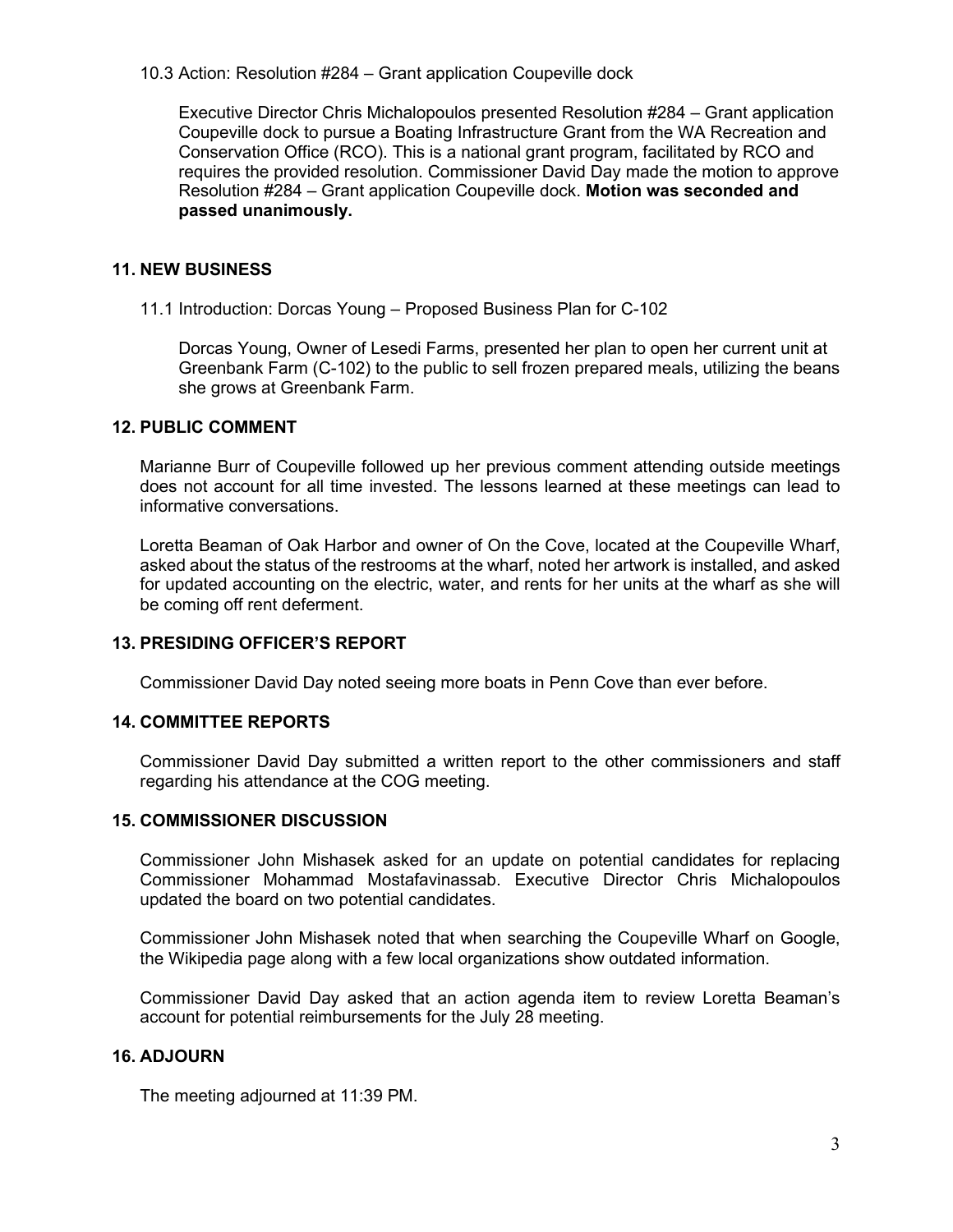| $\ell$ ) $\ell$ ) $\ell$           | John SMeabach                          |                                                   |
|------------------------------------|----------------------------------------|---------------------------------------------------|
| David Day (Aug 11, 2021 17:08 PDT) | John Mishasek (Aug 12, 2021 09:01 PDT) | Monammad Mostafavinassab (Aug 12, 2021 21:33 PDT) |
|                                    |                                        |                                                   |

David Day **Come Come State Mohammad Mostafavinassab** 

**Next regular meeting: Wednesday, July 28, 2021, 6 PM Via ZOOM Conference Call Please Call in or Participate Via the Link Below: Join ZOOM via Internet:** <https://us04web.zoom.us/j/4715329291> **Passcode: TA2008 Dial In By Phone: +1 669 900 6833 Meeting ID: 471 532 9291 Passcode: 896163**

**Posted to: Port of Coupeville Web Page -- www.portofcoupeville.org United States Post Office – Coupeville & Greenbank, Washington Whidbey News Times – [editor@whidbeynewsgroup.com](mailto:editor@whidbeynewsgroup.com) Town of Coupeville – [clerktreasurer@townofcoupeville.org](mailto:clerktreasurer@townofcoupeville.org)**

**7.14.2021v3**